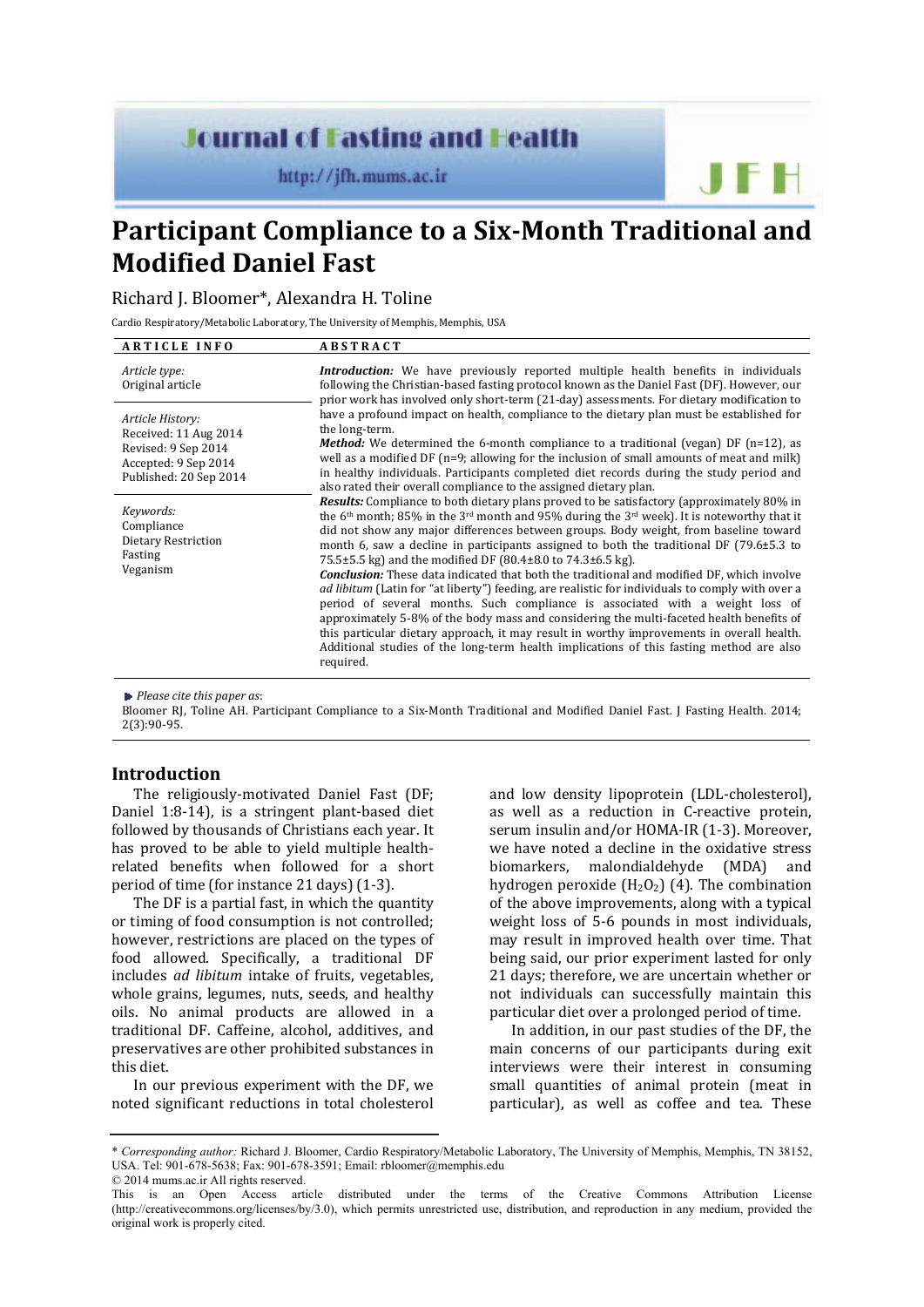issues were addressed in a recent study that we conducted comparing the short-term (21-day) effects of a traditional and modified DF on health markers (1).

In this trial, both groups were allowed to consume decaffeinated coffee and tea. The modified DF was identical to the traditional plan with one exception: participants were required to consume one serving of lean meat (3 ounces) and one cup of skimmed milk per day. These kinds of food provided approximately 30 grams of additional protein per day. Compared to the baseline, both the traditional and modified plan resulted in similar and significant improvements in blood lipids and also a reduction in inflammation. These findings lead us to conclude that modification of dietary intake in accordance with either a traditional or modified DF may improve a variety of cardiovascular and metabolic disease risk factors. Consequently, we acknowledge that further research is needed to be conducted to determine the long-term health benefits of such plans. Most importantly, the long-term compliance of individuals following such an approach within a free-living environment is vital.

In general, in the present study we determined the 6-month compliance to both a traditional and modified DF in a group of healthy individuals. If subjects' overall compliance to the dietary prescription was noted to be high in this study, further evidence of longer durations would be logical in an attempt to determine the long-term health implications of this fasting method.

#### **Materials and Method**

#### *Research Design*

This study examined the self-reported compliance of the participants who had been assigned to either a traditional or modified DF over a period of 6 months.

#### *Participants*

Twenty-one healthy men (n=7) and women (n=14) between the ages of 18 and 70 years completed the entire 6-month intervention. Participants were not current smokers and most of them were physically active, engaged in a regular exercise program. Health history, medication and dietary supplement usage and physical activity questionnaires were completed

by all participants. Each participant was informed of all procedures, potential risks, and benefits associated with the study through a written form in accordance with the procedures approved by the University of Memphis (USA) Institutional Review Board for Human Subjects Research. All participants provided us with a written consent prior to being admitted.

#### *Dietary Plan Assignment*

Following screening procedures, participants were assigned to either a traditional DF (veganbased diet;  $n=12$ ) or a modified DF  $(n=9)$ inclusive of one serving of meat (3 ounces of chicken, fish, beef, pork, or turkey) and skimmed milk (8 ounces) per day.

Following the initial week of dietary recording and all baseline assessments, participants followed their group assignment for 6 months. In both groups, participants were provided with an outline of the food which was routinely allowed, as well as foods which should not be consumed while following the assigned plans. For the sake of simplicity, participants were told that the diet plans consisted of fruits and vegetables, nuts, seeds, legumes, vegetables, oil, and whole grains. In short, no additives, preservatives, flavoring, caffeine, or alcohol were permitted. Thus, participants were allowed to drink decaffeinated coffee and tea, as well as water. This applied to participants in both plans (traditional and modified DF).

Those participants assigned to the traditional DF were not allowed to consume any animal products, while participants assigned to the modified DF were required to consume one serving of lean meat (3 ounces) and one serving of skimmed milk (8 ounces) per day. The investigators used food models to help participants develop a better understanding of portion sizes—in order to help with dietary recording and adherence to the assigned plan.

#### *Compliance Assessment, Dietary Recording and Questionnaires*

Participants were required to report to the lab at the baseline and within the upcoming 3 weeks, 3 months and 6 months of following the dietary guidelines in order to measure their compliance. Specifically, participants were asked to rate compliance to the fast on a scale of (0-100%). Their judgment had to be based on their food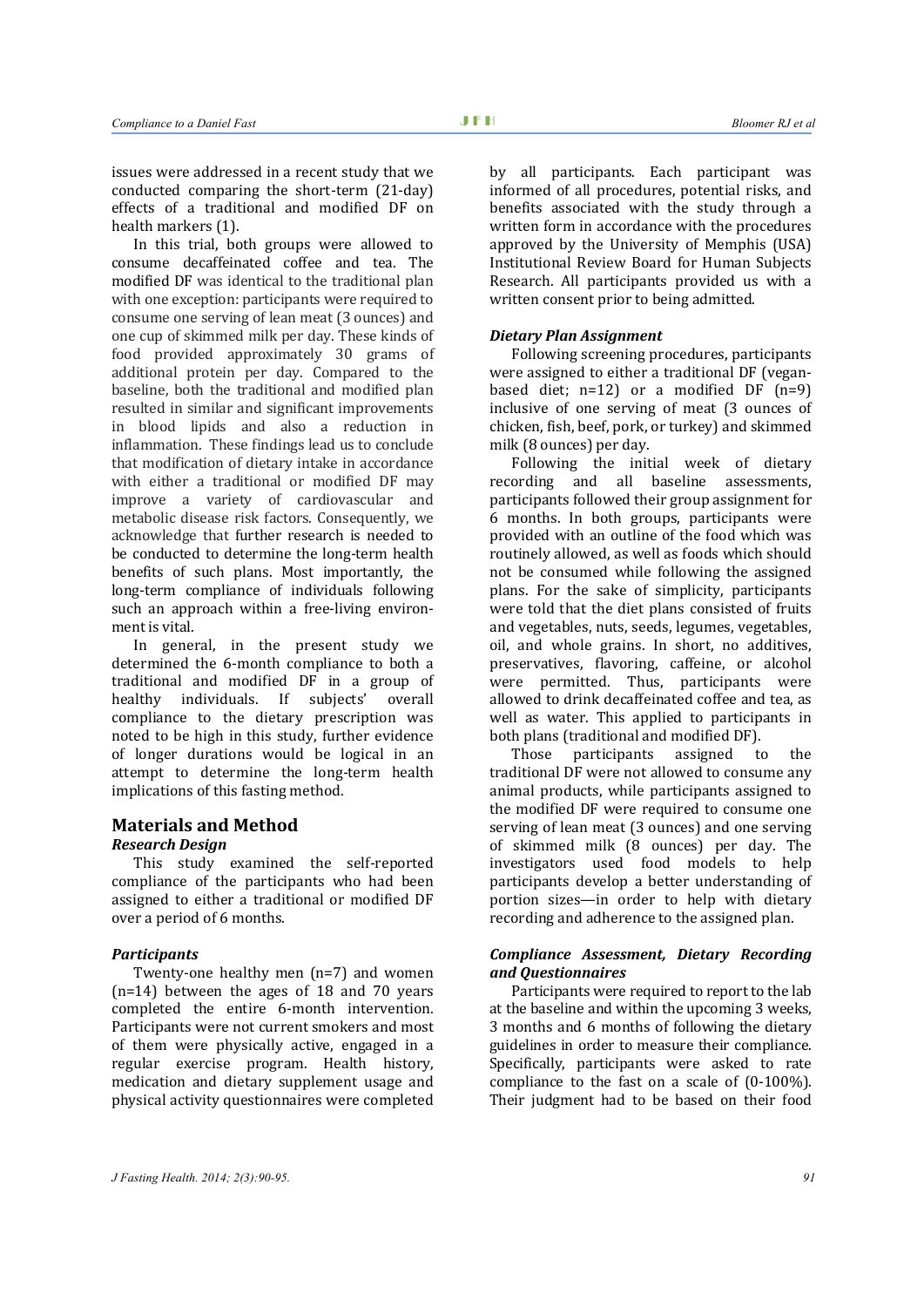choices, use of additives, preservatives, flavoring and caffeine during the preceding time period in which they were following the fasting plan. In addition, participants' body weight was measured at each laboratory visit (baseline, end of week 3, end of months 3 and 6) using a medical scale. This was done to provide support for the self-reported compliance values.

Participants also recorded all the food and drink consumed during the one-week period prior to reporting to the lab at baseline, week 3, month 3 and month 6. Dietary records were analyzed on the basis of kilocalorie content (Food Processor V9, 2006 ESHA Research, Salem, OR). In addition, participants replied to a series of open-ended questions which allowed them to express their overall thoughts related to the dietary plan.

## **Results**

A total of 28 individuals provided us with a written consent and began the 6-month intervention study. However, three participants in the traditional DF group and four in the modified DF group halted their participation for personal reasons. Therefore, only a total of 21 participants completed the entire 6-month intervention. The only data illustrated here are for those individuals who completed the experiment successfully.

As we have noted in our previous experiment with the DF, total kilocalorie intake was reduced from baseline and this was the case in both dietary groups. The kilocalorie intake of participants in the traditional DF group specifically decreased from 2018±268 to 1368±114 from baseline to month 6; an approximate 32% reduction. The kilocalorie intake of participants in the modified DF group declined from 1978±213 to 1554±228 from baseline to month 6, an approximate 21% reduction. Quite expectedly, body weight saw a decrease from baseline to month 6 in participants assigned to both the traditional DF  $(79.6\pm5.3 \text{ to } 75.5\pm5.5 \text{ kg})$  and the modified DF  $(80.4\pm8.0 \text{ to } 74.3\pm6.5 \text{ kg})$ ; and approximate 5% and 8% reduction, respectively.

Compliance was noted to be remarkable for both dietary plans and it did not differ significantly from one group to the other. Data are provided in Table 1. Table 2 includes participants' solicited comments related to

| <b>Table 1.</b> Participant self-reported compliance (percentage) |
|-------------------------------------------------------------------|
| to a traditional and modified Daniel Fast                         |

|                       | Week 3         | Month 3        | Month 6        |
|-----------------------|----------------|----------------|----------------|
| Traditional DF (n=12) | $96.0 \pm 1.1$ | $84.6 \pm 2.6$ | $80.0 \pm 3.2$ |
| Modified DF $(n=9)$   | $94.7 \pm 3.1$ | $87.3 \pm 2.8$ | $82.6 \pm 4.2$ |

compliance and difficulty in following the assigned dietary plan throughout the 6 month period.

## **Discussion**

To the best of our knowledge, this is the first study to assess the long-term compliance of the DF. Although our prior study, using this dietary restriction model, came out with excellent participant compliance, these studies only lasted for a period of 21 days (1-3). The present findings are encouraging in that individuals appear to tolerate the DF plan very well, whether inclusive of animal protein or not. Participants commented that they were very pleased with the dietary plan and many believed that their overall outlook on food changed as a result of following this plan for the 6-month period. Individuals also commented on the fact that their overall nutritional knowledge has increased as a result of their participation. Based on the potential for this plan to improve nutrition knowledge and motivate people to consume healthier food, further studies are needed to determine the long-term impact of this dietary model on health outcomes.

We believe that the *ad libitum* nature of the dietary plans was partly responsible for the high compliance rate. Interestingly, even with *ad libitum* feeding, total kilocalorie intake was reduced by 20-30%. It is likely that the high nutrient density of the chosen foods and the lack of "empty calories" in both plans may have favorably impacted satiety. Discussions with participants made it clear that many individuals regularly consumed processed food while following their usual diet plan, which might have led to a higher intake of calories. When embarking on the DF plan, they replaced processed food with more wholesome, natural alternatives that created greater satiety and thus, led to a reduction in their total calorie intake.

Participants repeatedly reported that the plans were relatively easy to follow, with multiple food options for both meals and snacks. This is not the case for many dietary programs,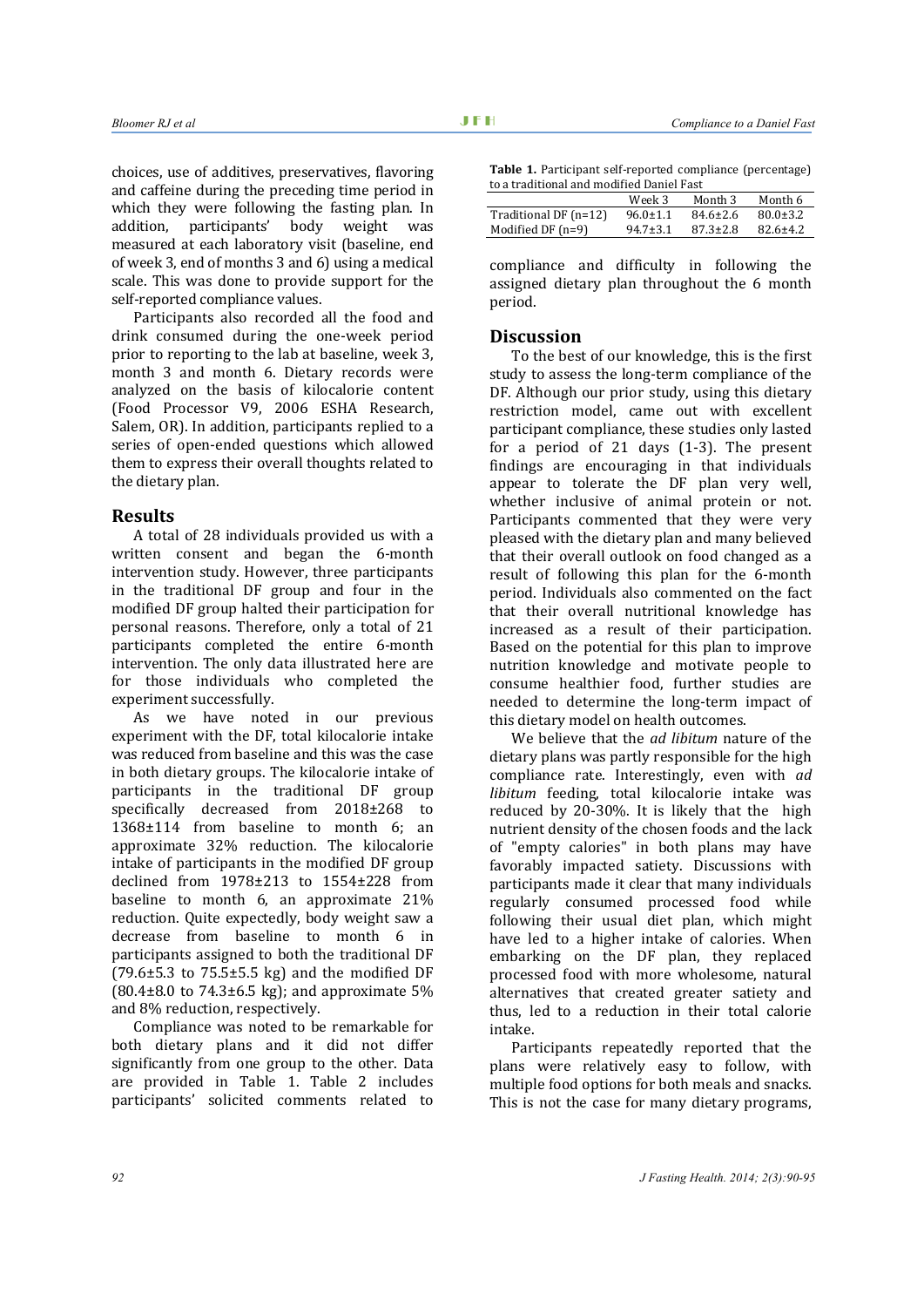|  | Table 2. Solicited participant comments after 6 months of following a traditional or modified Daniel Fast |  |
|--|-----------------------------------------------------------------------------------------------------------|--|
|  |                                                                                                           |  |

| Group                 | Comment(s)                                                                                                                    |
|-----------------------|-------------------------------------------------------------------------------------------------------------------------------|
| <b>Traditional DF</b> | Most Challenging: Family members not eating the same foods.                                                                   |
|                       | Enjoy Most: Improved health.                                                                                                  |
|                       | Overall Experience: This is my 3rd Daniel Fast. I am thankful for the positive impact it has had on my overall health.        |
|                       | Most Challenging: The first 3 weeks of the study were extremely difficult. 100% compliance was draining mentally,             |
| <b>Traditional DF</b> | physically, & financially.                                                                                                    |
|                       | Enjoy Most: My health consciousness has increased along with energy.                                                          |
|                       | Overall Experience: Overall, I am pleased with the results of the fast. I am more mindful of what I eat & I feel better.      |
|                       | Most Challenging: Coming up with different recipes.                                                                           |
|                       | Enjoy Most: Learning & reading about what these additives, preservatives, etc. do to the body. This has been like a college   |
| <b>Traditional DF</b> | course to me. It also has led me to study side effects of my husband's medications he is taking                               |
|                       | and has inspired more holistic thinking on his part.                                                                          |
|                       | Overall Experience: Overall, this was a fantastic experience. I am so honored to have been a part of it. My sons actually     |
|                       | would provide me with links to more healthful eating. It gave us more common ground.                                          |
|                       | Most Challenging: No fish.                                                                                                    |
| <b>Traditional DF</b> | Enjoy Most: Healthy feeling.                                                                                                  |
|                       | Overall Experience: I had a positive experience that affected everyone around me. I believe that we all learned that the      |
|                       | Bible is real & true.                                                                                                         |
|                       | Most Challenging: Finding foods without additives & preservatives. Making meals interesting with different recipes.           |
| <b>Traditional DF</b> | <i>Enjoy Most:</i> Easy weight loss.                                                                                          |
|                       | Overall Experience: Great experience. So glad I participated. It changed the way I look at food & dieting. I will be more     |
|                       | aware of additives/preservatives in food.                                                                                     |
|                       | Most Challenging: Avoiding fish & cheese altogether, especially the fish, which I ate several times a week before the diet    |
| <b>Traditional DF</b> | started. The cheese was far less of a challenge to avoid.                                                                     |
|                       | Enjoy Most: Have my progress monitored. I do really believe I would have done much better if closer monitoring were           |
|                       | part of the fast research program.                                                                                            |
|                       | Most Challenging: Not being able to just warm something up every day without cooking. Also not being able to just grab a      |
| <b>Traditional DF</b> | snack & go.                                                                                                                   |
|                       | Enjoy Most: Becoming healthier and learning how to somewhat manage a long term eating plan.                                   |
|                       | Overall Experience: I had a good experience while on the Daniel Fast.                                                         |
|                       | Most Challenging: Eating out; did not enjoy eating out at all.                                                                |
| <b>Traditional DF</b> | Enjoy Most: Eating healthier, feeling better, getting in more vegetables. Talking to people about it.                         |
|                       | Overall Experience: It was really great. I had support from my spouse, but towards the end he was complaining and that        |
|                       | did not help.                                                                                                                 |
| <b>Traditional DF</b> | Most Challenging: Stopping animal products like cheese, curd, & milk.<br>Enjoy Most: Healthier diet than regular.             |
|                       | Overall Experience: Daniel Fast is good & healthier choice over normal diet.                                                  |
|                       | Most Challenging: No meats, no sugars.                                                                                        |
| <b>Traditional DF</b> | Enjoy Most: Overall it was good.                                                                                              |
|                       | Most Challenging: No fish, no sweets.                                                                                         |
|                       | Enjoy Most: Felt good, lost weight.                                                                                           |
| <b>Traditional DF</b> | Overall Experience: My mind & heart certainly wanted to do it more than my body. Sometimes the body won over, but             |
|                       | overall the discipline was there & good for me.                                                                               |
|                       | Most challenging: A lack of "cheat meals" built into the plan.                                                                |
| Modified DF           | Overall Experience: Very good. If people would adopt this eating approach (or something very similar), we would not           |
|                       | have a health crisis in our nation.                                                                                           |
| Modified DF           | Most challenging: Consuming meat every day. Difficult to comply on the holidays. Too much time prepping foods but             |
|                       | worth it in the end.                                                                                                          |
|                       | Overall Experience: Positive. I feel nervous going off - I do not want to gain weight back.                                   |
|                       | Most challenging: The holiday season and travel.                                                                              |
| Modified DF           | Enjoy most: Overall feeling - less tired.                                                                                     |
|                       | Overall Experience: Great experience - would do it again.                                                                     |
| Modified DF           | Most Challenging: Learning to plan out my meals.                                                                              |
|                       | Enjoy most: Learning new recipes, feeling better physically & emotionally.                                                    |
|                       | Overall Experience: While it was hard, I really enjoyed it because of how it made me feel. I even learned a little about time |
|                       | management & how to cook more.                                                                                                |
| Modified DF           | Most Challenging: Figuring out a routine for shopping/preparing/planning foods (because convenience foods are                 |
|                       | generally not usable).                                                                                                        |
|                       | Enjoy Most: Sense of eliminating/reducing additive & excessive fat/carbs.                                                     |
|                       | Overall Experience: Generally very positive because I learned a new way to think about food & nutrients.                      |
|                       | Most Challenging: Keeping fresh foods available with my schedule.                                                             |
| Modified DF           | Enjoy Most: Fruits.                                                                                                           |
|                       | <i>Overall Experience:</i> This has been a very positive experience, learning about new ways to cook & enjoy more nutritious  |
|                       | foods.                                                                                                                        |
|                       |                                                                                                                               |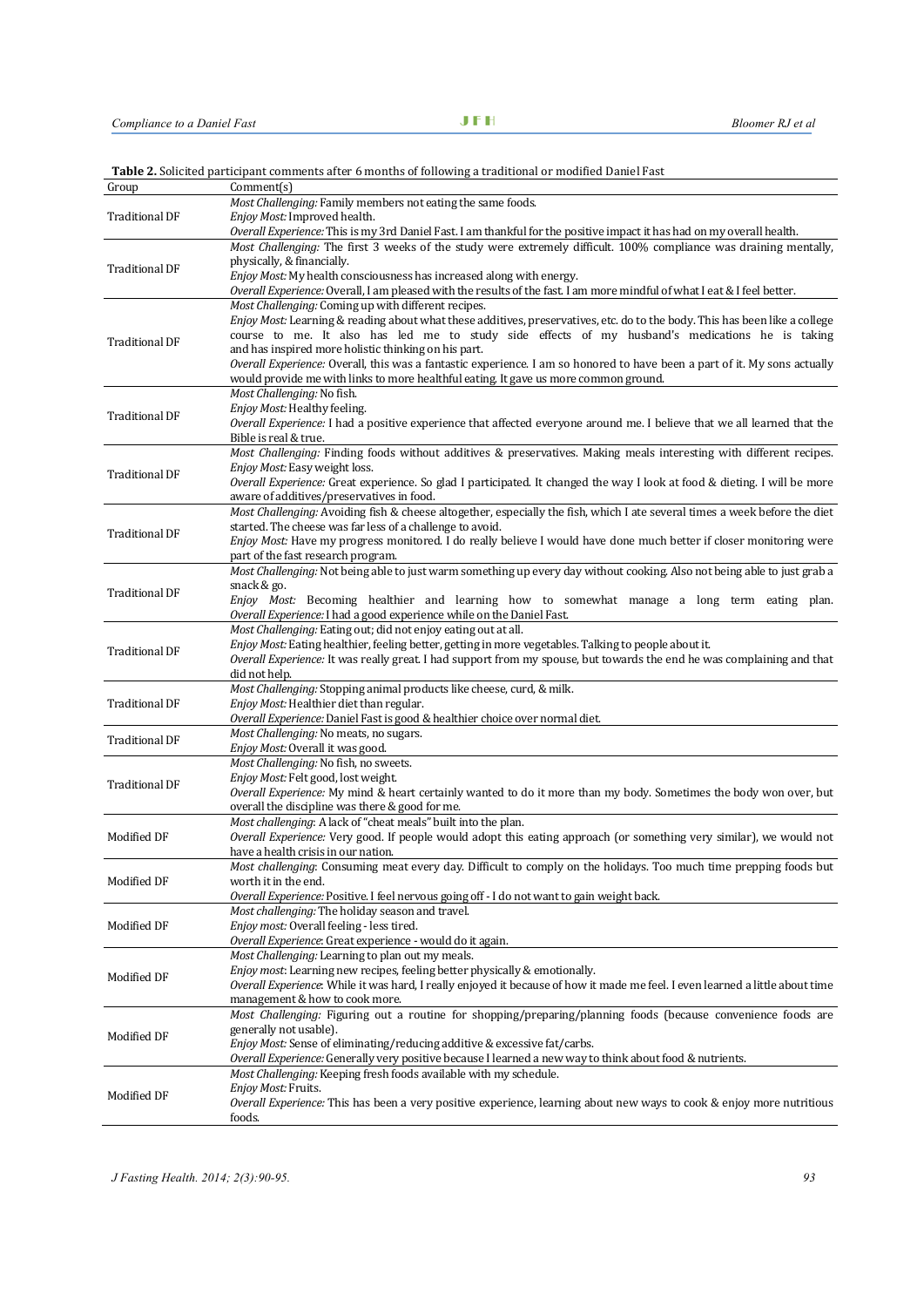|--|

|             | <i>Most Challenging:</i> Traveling and eating out. Also, monthly cycle of non-compliant eating (hormones?).           |
|-------------|-----------------------------------------------------------------------------------------------------------------------|
| Modified DF | <i>Enjoy Most:</i> The fruit!                                                                                         |
|             | Overall Experience: Really enjoyed the experience.                                                                    |
| Modified DF | Most Challenging: Finding food choices easily.                                                                        |
|             | <i>Enjoy Most:</i> Improves my energy level!                                                                          |
|             | Overall Experience: Overall very positive! More contact with participants would probably help them be more compliant. |
| Modified DF | <i>Most Challenging:</i> Being in social situations with food around. I always wanted to cheat in social situations.  |
|             | Enjoy Most: Eating healthy, lower grocery bill.                                                                       |
|             | Overall Experience: It was great. I am very pleased with the results.                                                 |

as restrictions are placed on both the type and quantity of the food consumed, and sometimes on the times of daily meals.

Greaves and colleagues made several observations on the potential barriers to dietary compliance. They noted a number of reasons for individuals' non-compliance; for instance unwillingness (48.6%), having difficulty in adhering to a diet different from that of the rest of the family (30.2%), and being in social gatherings (13.7%) (5). Similar responses have been reported by another group, claiming that a lack of compliance in patients following a cholesterollowering diet was due to "already having satisfactory food habits", "unwillingness to suffer nutritional deprivation" and "difficulties in conciliating a diet with family life" (6).

When it comes to overall compliance, participants who adhered to the assigned plans lost between 4-6 kg of their body mass on average, which has been known to be "clinically meaningful" (5). It is possible that a longer-term intervention might yield even greater weight loss. This would need to be determined through further investigations.

Our compliance values (Table 1) are impressive when compared to other dietary programs over similar periods of time. For instance, participants following one of the four popular weight loss plans (Atkins, Zone, Weight Watchers, and Ornish) self-reported their compliance rates in two-month intervals throughout the one-year study (7). Compliance was rated on a scale of 1 (none) to 10 (perfect). As the study progressed, participant compliance with all four diets gradually decreased to a value of approximately  $4/10$  by the 6<sup>th</sup> month. A drop in compliance level is quite typical with dietary plans and was observed in the present study as well (Table 1). However, our participants reported an approximate 80% compliance by the 6th month, which is far higher than most individuals following one of the more popular "weight loss" diets (7). The authors in the

Dansinger et al. study (7) mentioned that approximately 25% of participants in each diet group sustained a mean adherence level of at least 6 of 10, which appeared to delineate a clinically meaningful adherence level. Assuming that the given fact is accurate, it might be hypothesized that participants in our study, who reported a mean compliance rate of approximately  $80\%$  by the  $6<sup>th</sup>$  month, might realize significant clinical outcomes regarding their overall health. Of paramount importance to our overall compliance values is the fact that participants in our study appeared motivated to make a change in lifestyle, something which is absolutely crucial if success is expected (8).

### **Conclusion**

For the first time, we report that individuals following either a traditional or a modified DF for a period of 6 months can comply to our dietary plan with a high degree of success. The rampant increase in obesity, type II diabetes and cardiovascular diseases in the United States and other countries around the world, emphasizes the importance of determining a dietary approach which can result in positive health outcomes and is, at the same time, reasonable to follow. Our previous experiment with the DF, along with the present data pertaining to longterm compliance, indicate that this plan might be a good stepping stone for many individuals aspiring to become healthier through dietary intake. Further studies involving a longer timecourse of intervention, as well as multiple health-related outcome measures, are required to confirm this hypothesis.

## **Acknowledgement**

This experiment was funded by the University of Memphis, U.S.A.

### **References**

1. Alleman RJ, Harvey IC, Farney TM, Bloomer RJ. Both a traditional and modified Daniel Fast